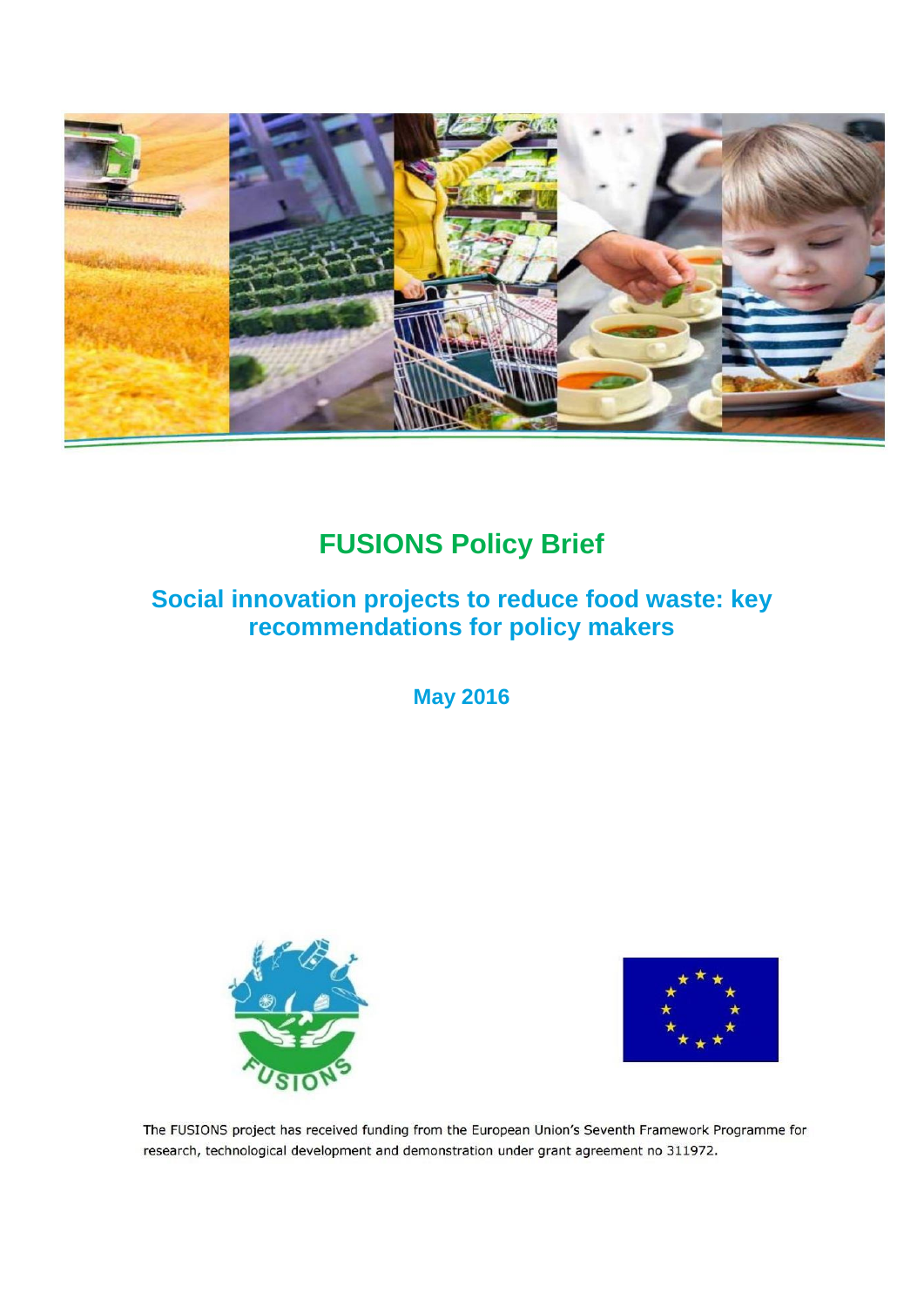## **Implementing social innovation solutions across the EU**

**Seven feasibility studies have been implemented across Europe** as part of the FUSIONS Work Package 4 (WP4)<sup>1</sup>. The objective of WP4 was to identify social innovation solutions to prevent and reduce food waste<sup>2</sup> and **to test them through feasibility studies** by using a multi-stakeholder approach throughout all stages of the food chain.

### **Assessing results and key impacts of the Feasibility Studies**

The impact of the feasibility studies were **individually evaluated by FUSIONS partners**<sup>3</sup> based on criteria<sup>4</sup>, set by WRAP, Deloitte Sustainability, WUR and the Institute for Food Research (IFR), around food waste reduction and social benefit.

WRAP then evaluated the overall impact of the seven feasibility studies, as well as selected examples from the Social Innovation Inventory<sup>5</sup> to demonstrate the potential impact of social innovation activities if scaled up across the EU.

| <b>Feasibility</b><br><b>Study</b>                       | <b>FUSIONS</b><br><b>Partner</b>     | Aim of the FS                                                                                                                                                                                      | <b>Key Results</b>                                                                                                                                                                                                                                                                                                                                                                                                                          |
|----------------------------------------------------------|--------------------------------------|----------------------------------------------------------------------------------------------------------------------------------------------------------------------------------------------------|---------------------------------------------------------------------------------------------------------------------------------------------------------------------------------------------------------------------------------------------------------------------------------------------------------------------------------------------------------------------------------------------------------------------------------------------|
| <b>Cr-EAT-ive</b>                                        | Anatoliki<br>(Greece)                | Cr-EAT-ive<br>worked<br>with<br>children<br>school<br>and their parents<br>to reduce food<br>within<br>waste<br>households.                                                                        | Anatoliki delivered the Cr-EAT-ive project in six<br>kindergartens, reaching 480 children and<br>working closely with 7 kindergarten head<br>teachers, 25 teachers and two canteen staff.<br>The participant families saved on total 1,417kg<br>of food, the equivalent of €100 per week. Two<br>large cooking events were organised which are<br>estimated to have attracted over 1,000 people<br>and redistributed 100kg of surplus food. |
| <b>Food Service</b><br><b>Surplus</b><br><b>Solution</b> | <b>HFA</b><br>(Hungary)              | Food<br>Service<br><b>Surplus Solution</b><br>redistributed<br>surplus food by<br>connecting<br>charities<br>with<br>organisations<br>from the<br>food<br>service<br>and<br>hospitality<br>sector. | The Food Service Surplus Solution successfully<br>implemented two working pilots, redistributing a<br>total 35,096 portions away from landfill or<br>biogas plants, the equivalent of $€70,192$ and<br>14,038kg. The project also provided social<br>benefits and created a suite of materials ready<br>for replication such as the <b>Hospitality Food</b><br><b>Surplus Redistribution Guidelines.</b>                                    |
| Disco Bôcô                                               | Disco Soupe<br>community<br>(France) | Bôcô<br>Disco<br>rasied<br>awareness<br>on<br>food surplus by<br>teaching a range                                                                                                                  | Disco Bôcô organised and implemented 20<br>sessions of different formats, engaging 627<br>participants and diverted 825kg of fruit and<br>vegetables from landfill. In addition to re-<br>distributing surplus food, Disco Bôcô achieved                                                                                                                                                                                                    |

The following table outlines the scope and targets of each feasibility study:

-

<sup>1</sup> More information about FUSIONS can be found on the project website : [http://www.eu-fusions.org](http://www.eu-fusions.org/) 

<sup>&</sup>lt;sup>2</sup> Social innovations are new ideas (products, services and models) that simultaneously meet social needs and create new social relationships or collaborations. More information about how social innovation can help reduce food waste can be found on the FUSIONS website [: http://www.eu-fusions.org/index.php/publications/268](http://www.eu-fusions.org/index.php/publications/268-stimulating-social-innovation-on-food-waste) [stimulating-social-innovation-on-food-waste](http://www.eu-fusions.org/index.php/publications/268-stimulating-social-innovation-on-food-waste)

<sup>&</sup>lt;sup>3</sup> A report on each FS can be found in the Appendices of the WP4 Evaluation report.

<sup>4</sup> This criteria included the following aspects: amount of food distributed, previous disposal routes of distributed food, final use and benefits of distributed food, number of food donors, number of recipient organisations, qualitative feedback from participants and donors, number of volunteer hours, match funding. 5 More information can be found on the project website : [http://www.eu-fusions.org](http://www.eu-fusions.org/)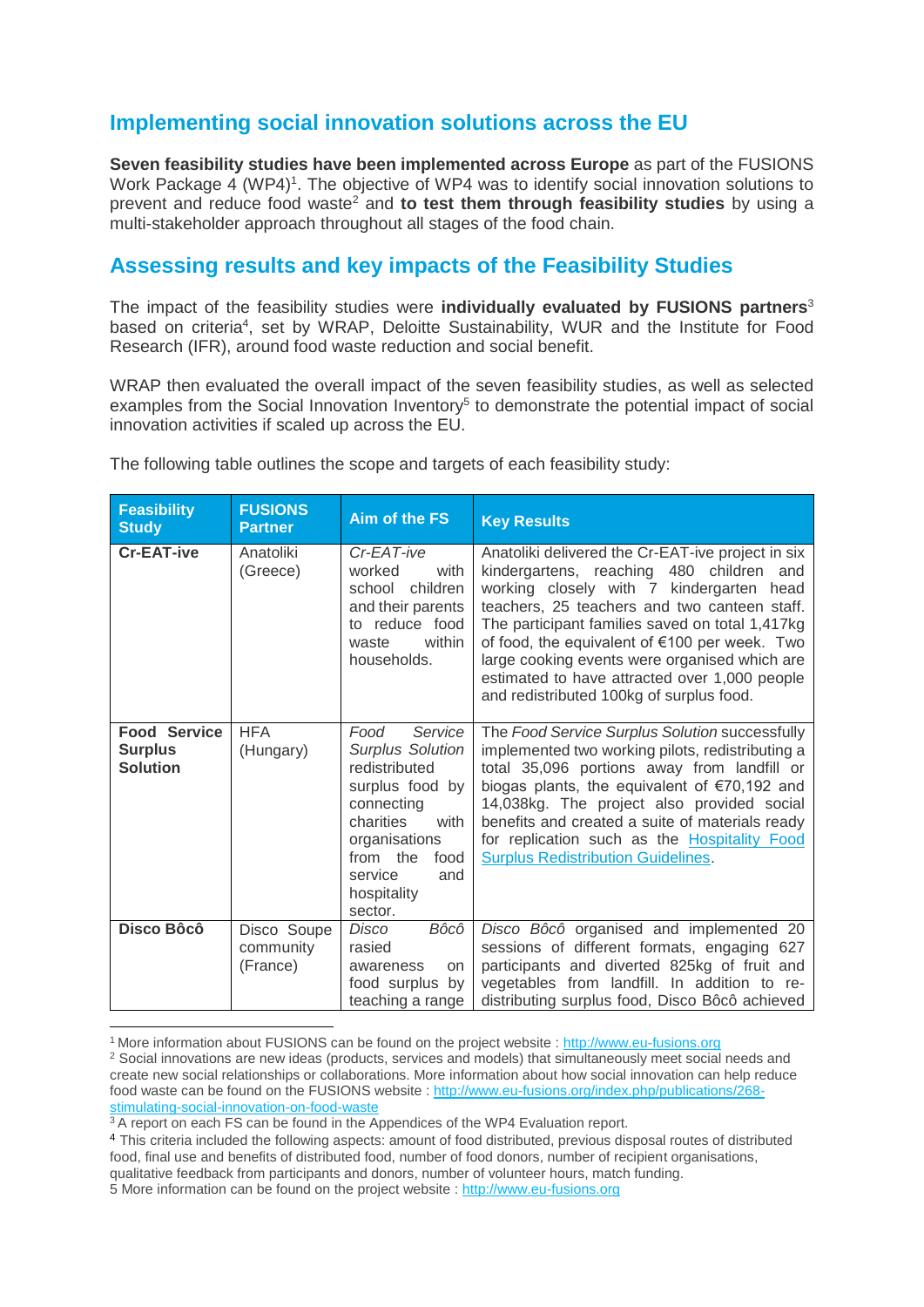| <b>Feasibility</b><br><b>Study</b>   | <b>FUSIONS</b><br><b>Partner</b>                                               | <b>Aim of the FS</b>                                                                                                                                                                                                 | <b>Key Results</b>                                                                                                                                                                                                                                                                                                                                                                       |
|--------------------------------------|--------------------------------------------------------------------------------|----------------------------------------------------------------------------------------------------------------------------------------------------------------------------------------------------------------------|------------------------------------------------------------------------------------------------------------------------------------------------------------------------------------------------------------------------------------------------------------------------------------------------------------------------------------------------------------------------------------------|
|                                      |                                                                                | individuals<br>οf<br>how to make jam<br>chutney<br>and<br>surplus<br>from<br>food.                                                                                                                                   | a number of social goals, including reducing<br>tension between different groups within certain<br>social residences, improving cooking skills and<br>the<br>taste<br>education<br>also<br>improving<br>οf<br>participants.                                                                                                                                                              |
| Gleaning                             | Feedback<br>(UK)                                                               | Gleaning<br>focused<br>on<br>creating a series<br>of<br>gleaning<br>networks across<br>the EU.                                                                                                                       | Gleaning implemented<br>gleaning<br>hubs<br>in<br>Belgium, France, Greece and Spain. As a result<br>82 gleaning days were facilitated delivering<br>29,571kg worth of surplus food to 33 charities<br>that feed people who are food insecure. The<br>food gleaned was mainly vegetables and fruits.                                                                                      |
| <b>Social</b><br><b>Supermarkets</b> | <b>BOKU</b><br>(Austria)<br>&<br><b>Deloitte</b><br>Sustainability<br>(France) | Social<br>Supermarkets<br>was<br>a<br>desk<br>based<br>study<br>providing<br>an<br>overview<br>οf<br>social<br>supermarkets in<br>Europe.                                                                            | The Social Supermarkets study provided useful<br>insights into the state of social supermarkets in<br>Austria, Germany, Switzerland, France and the<br>United Kingdom, the different variants in<br>existence and their strengths and weaknesses.<br>The main outputs from the feasibility study are<br>six recommendations and a set of key points for<br>replication for each country. |
| <b>Surplus Food</b>                  | Communique<br>& Stop Spild<br>Af Mad<br>(Denmark)                              | <b>Surplus</b><br>Food<br>tested<br>the<br>possibility<br>οf<br>setting up an IT<br>system<br>that<br>would<br>connect<br>food<br>surplus<br>with<br>donors<br>charities.                                            | Surplus Food was successful in mapping the<br>Danish context to a degree, gathering and<br>ensuring an element of engagement from<br>donors and recipients, and making a test<br>website for the test audience.                                                                                                                                                                          |
| Order<br><b>Cook</b><br>Pay          | SP Food and<br><b>Bioscience</b><br>(Sweden)                                   | Order Cook Pay<br>aimed<br>at<br>food<br>reducing<br>waste within the<br>school<br>environment by<br>creating<br>an IT<br>service<br>that<br>determined how<br>many meals to<br>each<br>prepare<br>day for children. | Order Cook Pay ran for 10 months before it was<br>announced that it would no longer be going<br>recruiting<br>forward.<br>Key<br>barriers<br>were<br>stakeholders to be involved in the study (such<br>as municipalities), the complexity of the IT tool<br>to be compatible in each school, funding the<br>project and the time frame of FUSIONS.                                       |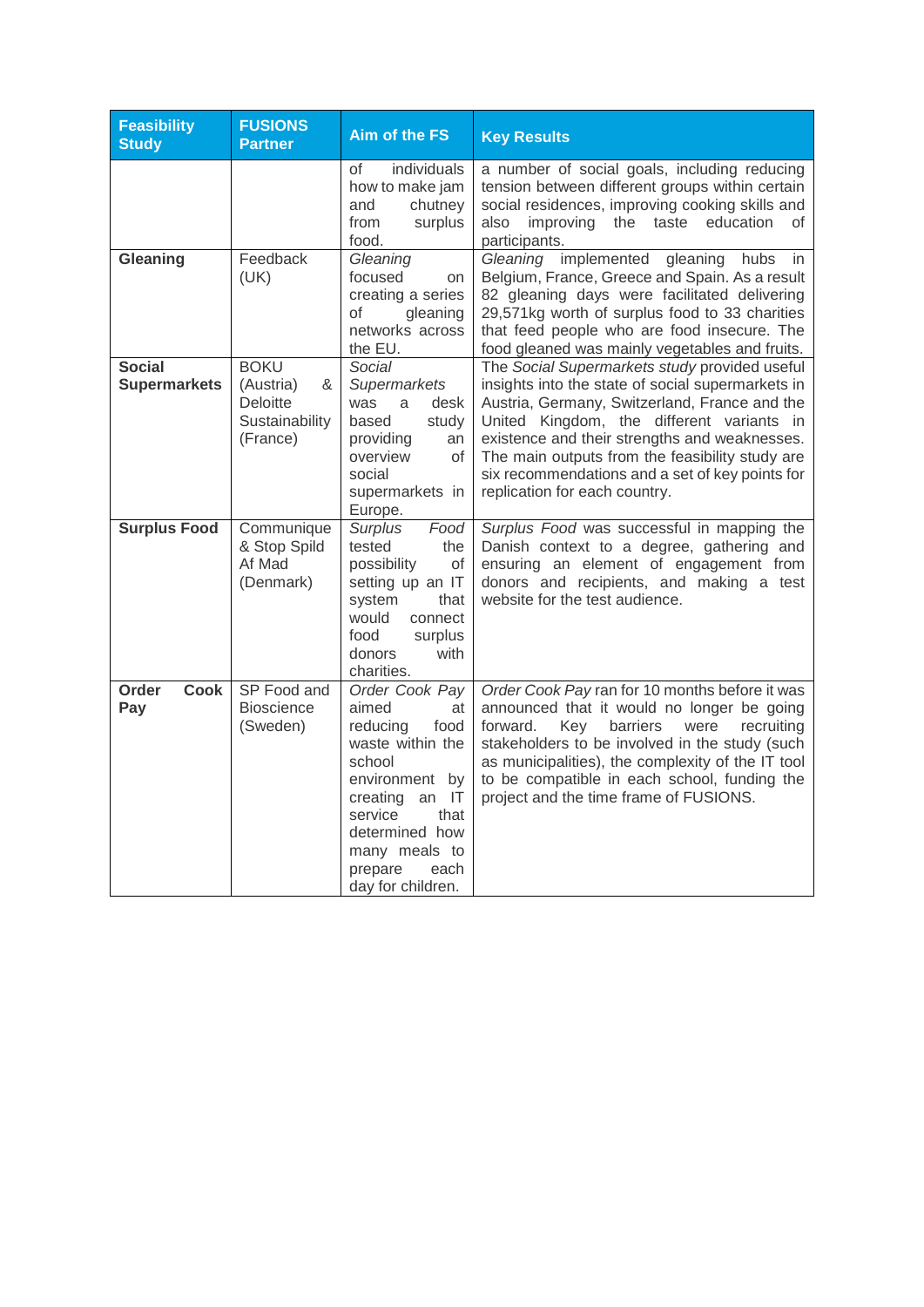## **Key impacts**



To date, the actions conducted through WP4 feasibility studies prevented a total of 44,561 kg of food from being wasted. This is the **equivalent of 338 wheelie bins full of food**. Stacked up on top of each other, these wheelie bins would be **37 metres higher than the Eiffel tower**. These **44,561 kg** of avoided food waste are also equivalent to **209 tonnes of CO<sup>2</sup>** emissions avoided, which would be the same as taking 70 cars off the road<sup>6</sup>. Whilst the numbers could be considered relatively small, so was the scope of the feasibility studies. The FS prove to be an effective prevention activity. Moreover, if scaled up, the results could be more important.

Aside from generating environmental benefits, these seven feasibility studies have generated **considerable social impact, for example by** redistributing surplus food. These impacts include changing social attitude towards food waste, **feeding food-insecure individuals**, increasing the intake of nutritional food for food-insecure individuals, developing social capital, learning kitchen and cooking skills, and **becoming part of a community**.

The ability to implement feasibility studies has been a success. In the short term, the Food Service Surplus Solution, Cr-EAT-ive, Disco Bôcô and Gleaning feasibility studies have **continued to carry out activities beyond the scope of FUSIONS**, and in some cases have expanded the project further.

These results show that social innovation is an effective way of preventing food waste and that if these activities **can be scaled up**, they can make a significant impact, both environmentally and socially.

Below are four key recommendations for simple, practical measures which could be introduced by policy makers at EU, national or local level in order to facilitate the scaling up and replication of these activities.

## **Key recommendations for policy makers**

-

Tackling food waste should be placed high on governmental agendas in order to create a favourable climate for new initiatives and to scale up innovative on-the-ground projects such as those tested through these feasibility studies. Moreover, government could stimulate the reduction of waste levels by commercial organisations and furthermore to enhance food surplus management via partnerships with entrepreneurs of socially innovative projects.

#### **Creating a favourable EU and national legislative framework**

FUSIONS Feasibility Studies illustrated that the EU and national laws related to food redistribution **should be made clear and concise**. This covers **health and safety,** 

 $6$  This is calculated on the fact that 240l wheelie bin full of food weighs approx. 132kg, and that a wheelie bin is 107cm high